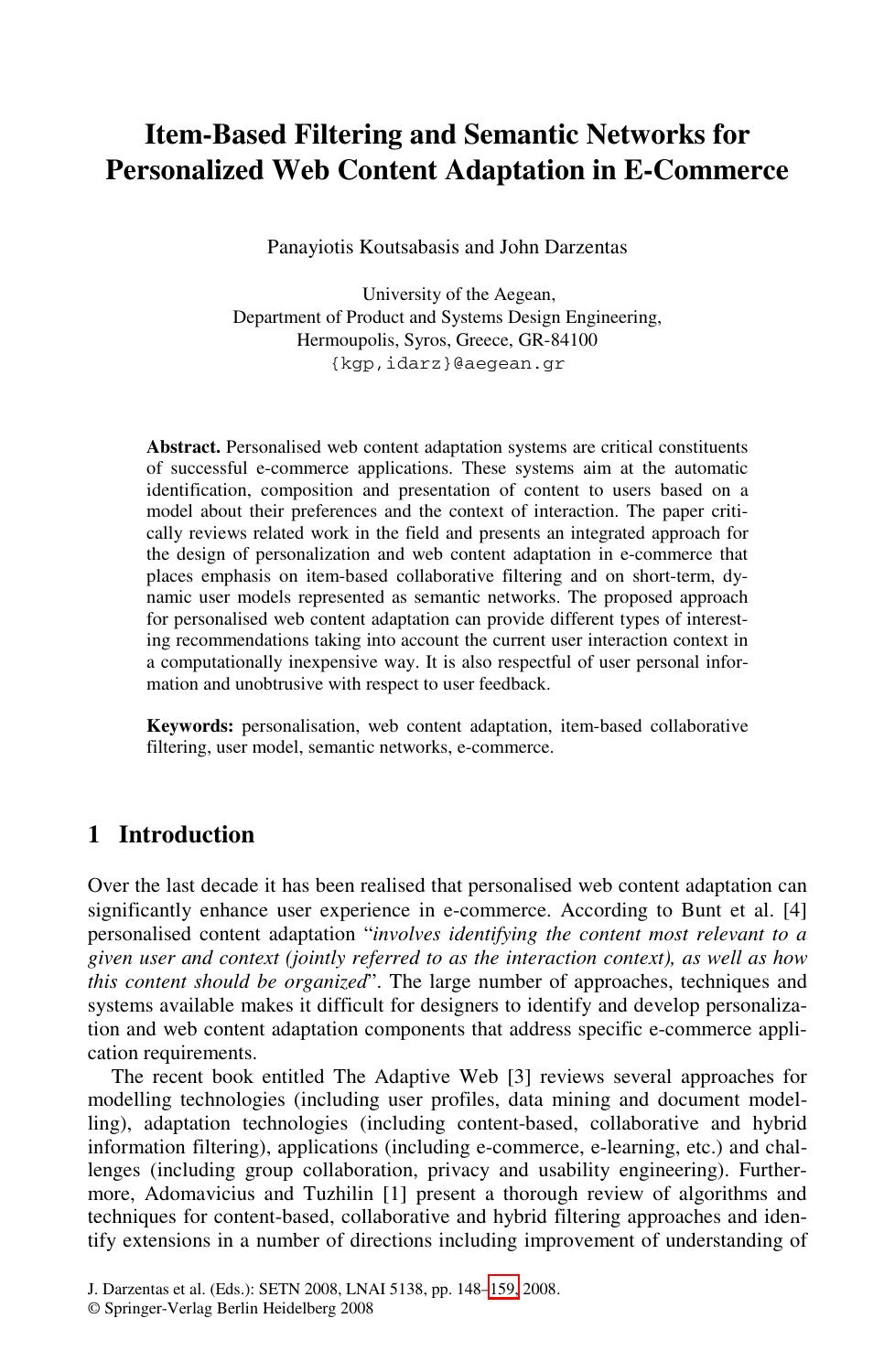users and items, incorporation of contextual information, support for multi-criteria ratings, and provision of more flexible and less intrusive types of recommendations. In addition, Montaner et al [19] analyse 37 different systems from the perspective of user profile generation, maintenance and exploitation approaches and techniques and conclude that "*the combination of modelling particular user preferences, building content models and modelling social patterns in intelligent agents seems to be an ideal solution*".

Personalised web content adaptation has grown into a large research field that attracts scientists from different communities such as: hypertext, user modelling, machine learning, natural language generation, information retrieval, intelligent tutoring systems and cognitive science [3]. The aims of the paper are to (a) review related work in the field and (b) to present the architectural design of personalised web content adaptation system for an e-commerce application that hosts virtual product exhibitions in the area of traditional folk art. The architecture is generic and may be applied to any e-commerce system. In addition, the proposed approach is novel regarding the combinatory employment of item-based filtering and semantic networks for representing short-term, dynamic user models that are generated without user intervention.

# **2 Related Work**

Related work in the field is reviewed according to the following important design considerations that are relevant to any type of personalised web content adaptation system: types of data sources, goals for data mining, user profile generation and representation and recommendation approaches. The review concludes with outlining important research challenges.

#### **2.1 Types of Data Sources**

l

Data sources for personalised web content adaptation can be divided into two main groupings: structured, such as databases or metadata-encoded information and unstructured, such as plain text. The principle data source of an e-commerce application concerns items (or products), which are usually stored in a structured database that can provide automatic responses to user queries. Other types of data sources include: retailer information, user demographic information (which may be part of the user profile), usage statistics (which is typically constructed off-line via data mining), and so on. All these types of data sources are typically structured databases.

In the case of unstructured data sources, there is a need to provide structure to enable search; this usually happens in a vector representation [19] (or "bag of words"), with each word being assigned a weight using methods such as tf\*idf (term frequency times inverse document frequency $1$ <sup>1</sup> [20]. To improve recall, techniques like removing stop words and stemming (keeping only the root of the word) are used. The similarity with other documents or profiles is usually measured with the cosine metric (of the

 $1$  Terms frequently appearing in a document (tf), but rarely in other documents (idf), are more likely to be relevant to the topic of the document.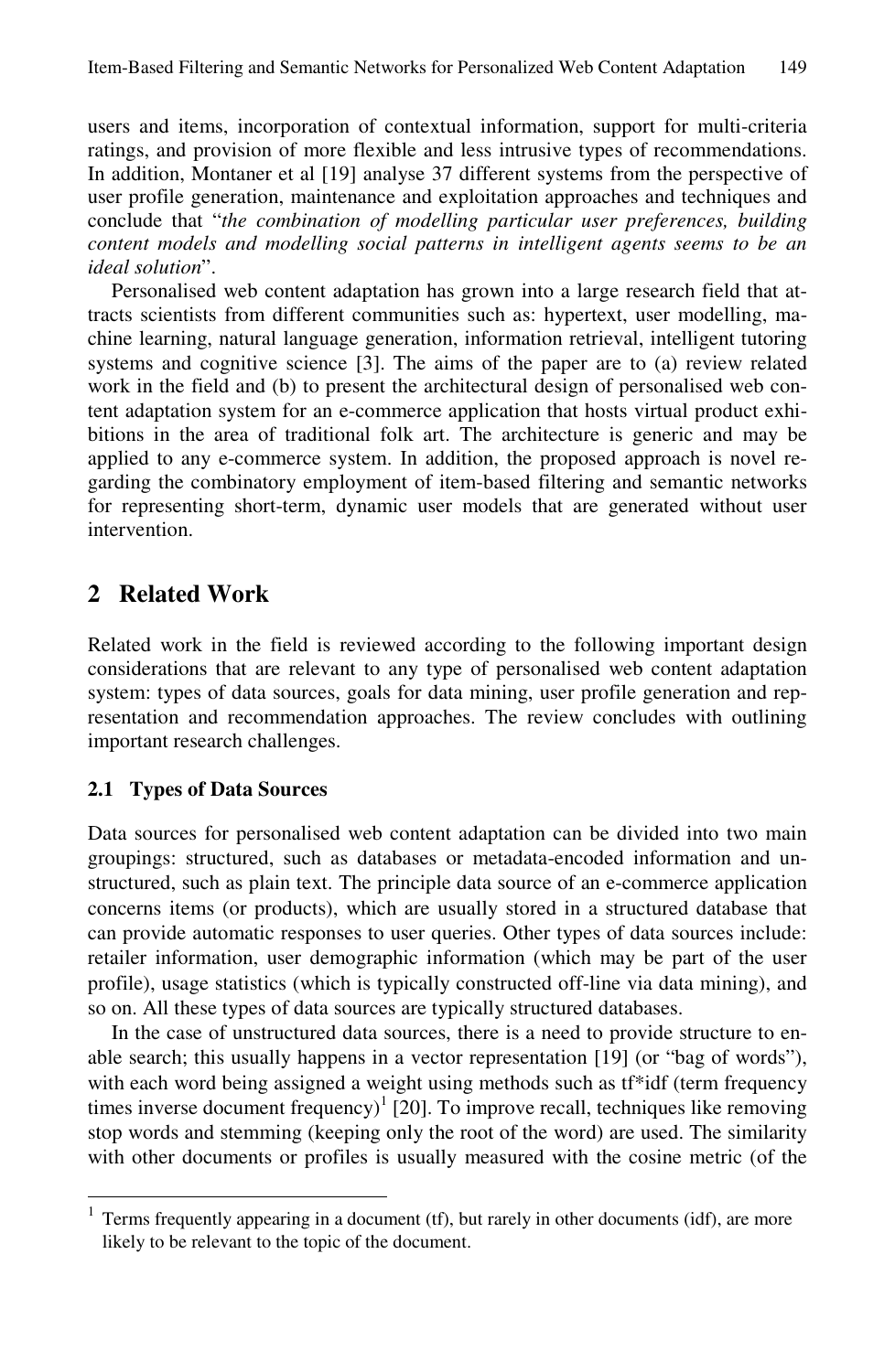angle between the two vectors). There are many other approaches to represent documents and calculate similarity; a useful review is given in [15].

#### **2.2 Goals for Data Mining**

Data mining, and particularly web usage mining has emerged as an important component of contemporary personalisation and content adaptation systems. Web usage mining can be defined as "*the automatic discovery and analysis of patterns in clickstream and associated data collected or generated as a result of user interactions with web resources on one or more web sites*" [18]. According to Mobasher [17] the data mining cycle includes the three phases of: data collection and pre-processing, pattern discovery and evaluation, and applying the discovered knowledge in real-time.

The goals and implementation of data mining differ depending on the specific application. The primary data sources used in web usage mining are the server log files, which typically include web server access logs and application server logs. Of particular interest to web personalisation and adaptation is the data collection and preprocessing phase of data mining which includes data fusion (from multiple logs), data cleaning, page view identification, sessionization (distinguishing user actions or episodes of a single interaction session), episode identification and finally data transformation that includes the aggregation and integration to e-commerce application databases [17].

#### **2.3 User Profile Generation and Representation**

Most personalisation and content adaptation systems make use of user profiles. User profiles may include demographic information and may also represent the interests or preferences of either a group of users or a single person [10]. User profiles may be created explicitly when users directly specify their preferences or implicitly by user agents that monitor user activity. User profiles can be dynamic or static, depending on whether their content changes over time. Furthermore, user profiles may be long-term or short-term depending on whether they are maintained for a long period of time in the system and they reflect preferences that do not change frequently over time or vise-versa.

According to Gauch et al. [10] user profiles are generally represented as sets of weighted keywords, semantic networks and concept-based profiles. User profiles represented as weighted keywords are updated by web documents that are interesting to users. When user profiles are represented as semantic networks, the nodes correspond to keywords or bags of words and the arcs to weights: the bigger the weight, the more relevant the connected nodes. In concept-based profiles, the nodes represent abstract topics considered interesting to the user, rather than specific words or sets of related words as in semantic networks. In general there are many variations in the implementations of user profiles based on the above approaches. Recently, ontologies have been employed to represent user profiles on the basis of domain classifications, however with interest in search engines in general [9] or in particular engines for research papers [16].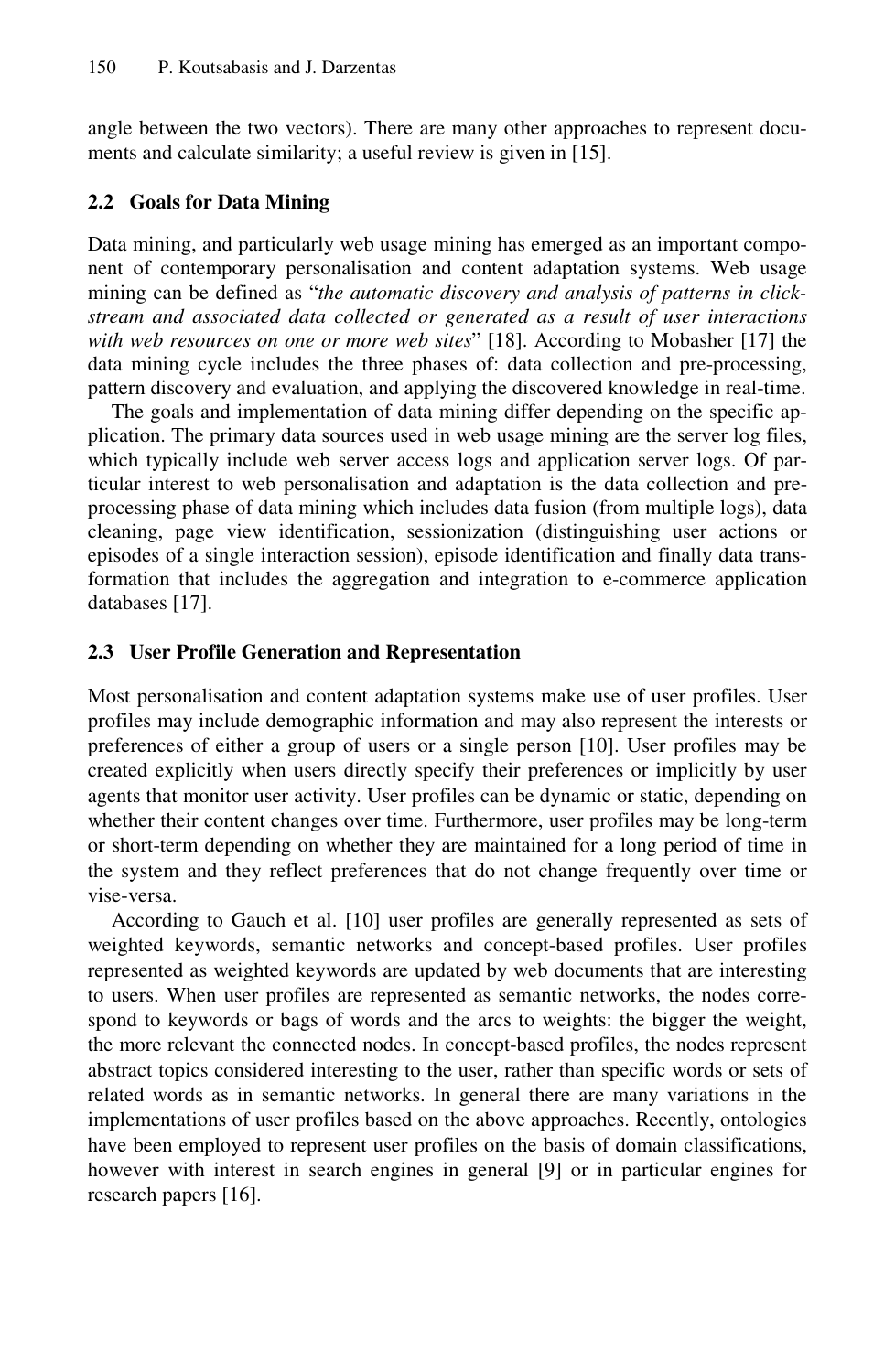## **2.4 Recommendation Aproaches**

Recommendation approaches (also referred as information filtering and recommender systems) are usually classified in the following categories [2]:

- Content-based: recommendations are made on the basis of estimating the similarity of new items with those that the user has preferred (purchased, positively reviewed, etc.) in the past. Pure content-based approaches suffer from that they cannot produce novel recommendations to users because the user profile is the only source of information about user preferences and does not change frequently. Another drawback is that in many cases users are required to explicitly provide their preferences.
- Collaborative: recommendations are made on the basis of estimating the similarity of the current user's profile with other users; items that other users prefer will be recommended to the current user. Pure collaborative filtering algorithms are computationally expensive and will not work until other users have provided items with ratings.
- Hybrid: recommendations are made combining both aforementioned approaches in various ways [5].

Other approaches, that are usually combined with content-based and collaborative recommenders include:

- Cluster models [24] that maintain profiles for clusters of users that have similar preferences. Recommended items are pulled from other users belonging in the same cluster.
- Demographic filtering approaches [20] that suggest items taking into account demographic information like age, occupation, education, nationality, place of living, etc.
- Knowledge-based: that recommend items based on domain-dependent inferences about user needs and preferences [5].
- Item-based filtering [13][14], which matches each of the user's preferred items to other similar items and then combines those similar items into a recommendation list. According to [21], item-based techniques first analyze the user-item matrix to identify relationships between different items, and then use these relationships to indirectly compute recommendations for users.

## **2.5 Challenges for Personalised Web Content Adaptation**

**Offline vs. Real-Time Computation.** Contemporary personalisation and web content adaptation systems typically use a two-stage process for generating recommendations. The first stage is carried out offline, where web usage data from previous interactions is collected and mined and a model for making recommendations is created [17]. The second stage is carried out in real-time as users start interacting with the web site. During interaction, the model for making recommendations for the particular user is retrieved and data from the current user session is embedded into the model. Web content adaptation systems must perform most time-consuming calculations offline in order to perform fast and scale up when large amounts of data are made available.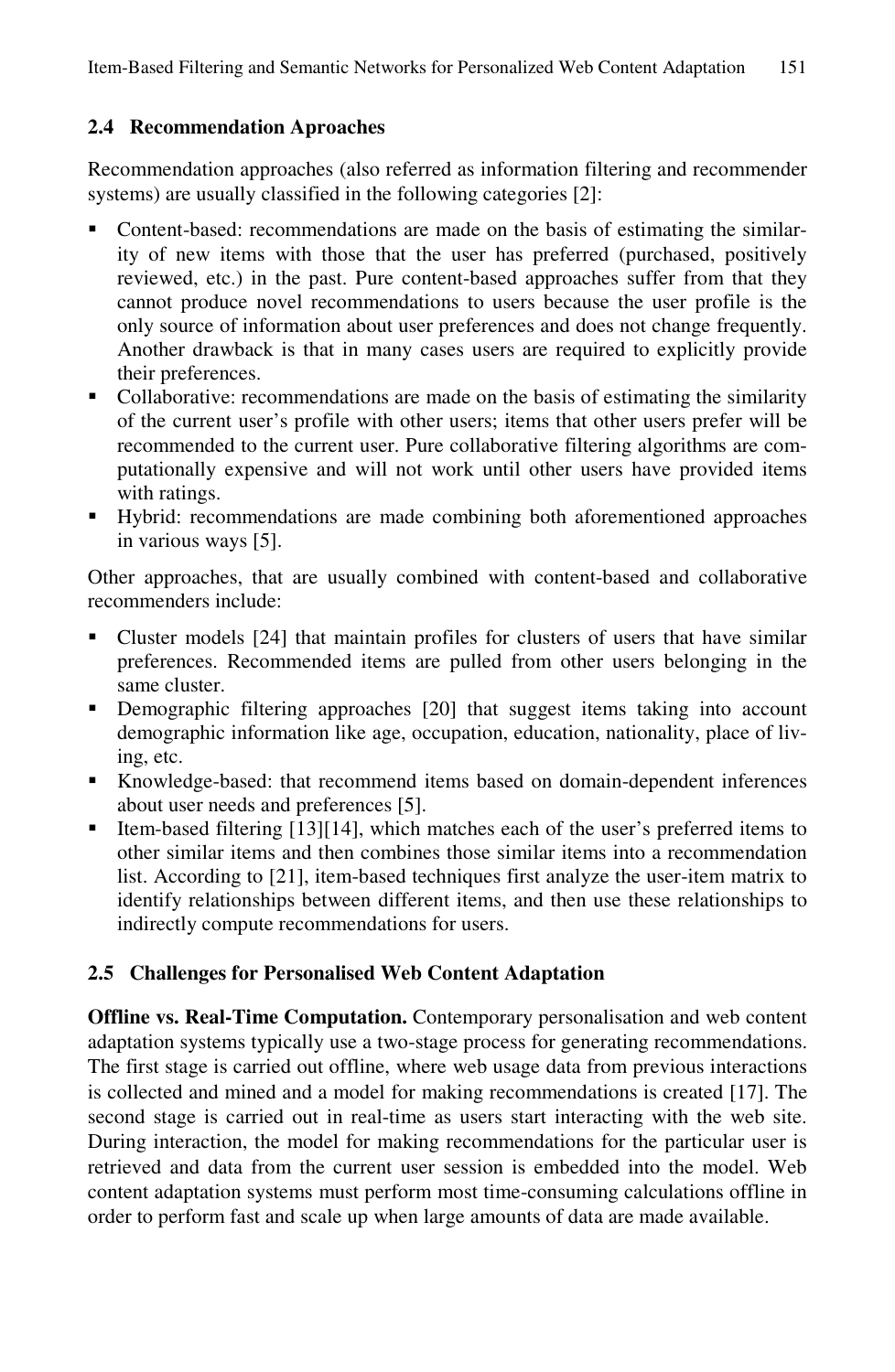**Explicit vs. Implicit User Information Collection.** Many recommender systems are intrusive in the sense that they require explicit feedback from the user and often at a significant level of user involvement [1]. Explicit user information collection typically happens through HTML forms (e.g. to directly specify preferences, to provide demographic information, etc.), as well as when users are asked to provide ratings, reviews and opinions for items. Obviously, these methods assume that users will be willing to provide this information in advance. However, related studies have shown that this assumption is unrealistic: users are reluctant to provide personal information to computer applications in general [12] mainly due to privacy concerns; they are even laconic when they provide queries [8]! On the other hand, Gauch et al. [10] identify a number of implicit user feedback techniques: browser cache, proxy servers, browser agents (e.g. the Google toolbar), desktop agents (e.g. Google desktop), web logs and search logs (based on cookies). Each technique has advantages and disadvantages with the most prominent that most still require some user intervention.

**The 'Cold-Start Problem' in Generating Recommendations.** Nearly all approaches for item recommendation suffer from the 'cold-start' problem, which refers to the fact that there may not be (interesting) recommendations to make to users, when there are few user profiles or ratings available. For example, in a content-based recommendation approach there may be no (interesting) recommendations for new users, unless they explicitly provide feedback about their preferences. There are many workarounds to this problem, like introducing a knowledge-based component that does not rely on historical information, to boost the process [7].

**Contextual Web Content Adaptation.** The large majority of recommender systems make their recommendations based only on the user and item information and do not take into consideration additional contextual information that may be crucial in some applications [1]. For example, a user that likes alternative rock music may log in to their favourite music recommendation system in order to buy a gift to a friend that likes classical music. The system should take into account this particular context of use and recommend accordingly, however this requires that it can scale up well during a particular user session.

**Multi-Criteria Ratings.** Most of the current recommender systems deal with single criterion ratings. However in some applications it seems quite useful to incorporate multi-criteria ratings into recommendation methods. For example, a scientific book may be reviewed on novelty, soundness, use of language, etc.; a movie on plot, direction, photography, and so on. According to Adomavicius and Tuzhilin [1] multicriteria ratings have not yet been examined in the recommender systems literature.

**Evaluation.** There are not established approaches for evaluation of personalisation and web content adaptation [11]. The goals and measures of evaluations differ significantly across studies ranging from accuracy and relevance to item coverage and usability; thus the selection (or rejection) of some evaluation measures is an issue. In addition, some recommendation techniques and algorithms have been designed with specific computational requirements in mind (e.g. many collaborative filtering algorithms have been designed specifically for data sets with many more users than items); which results to satisfactory results in only some cases of data sets [14].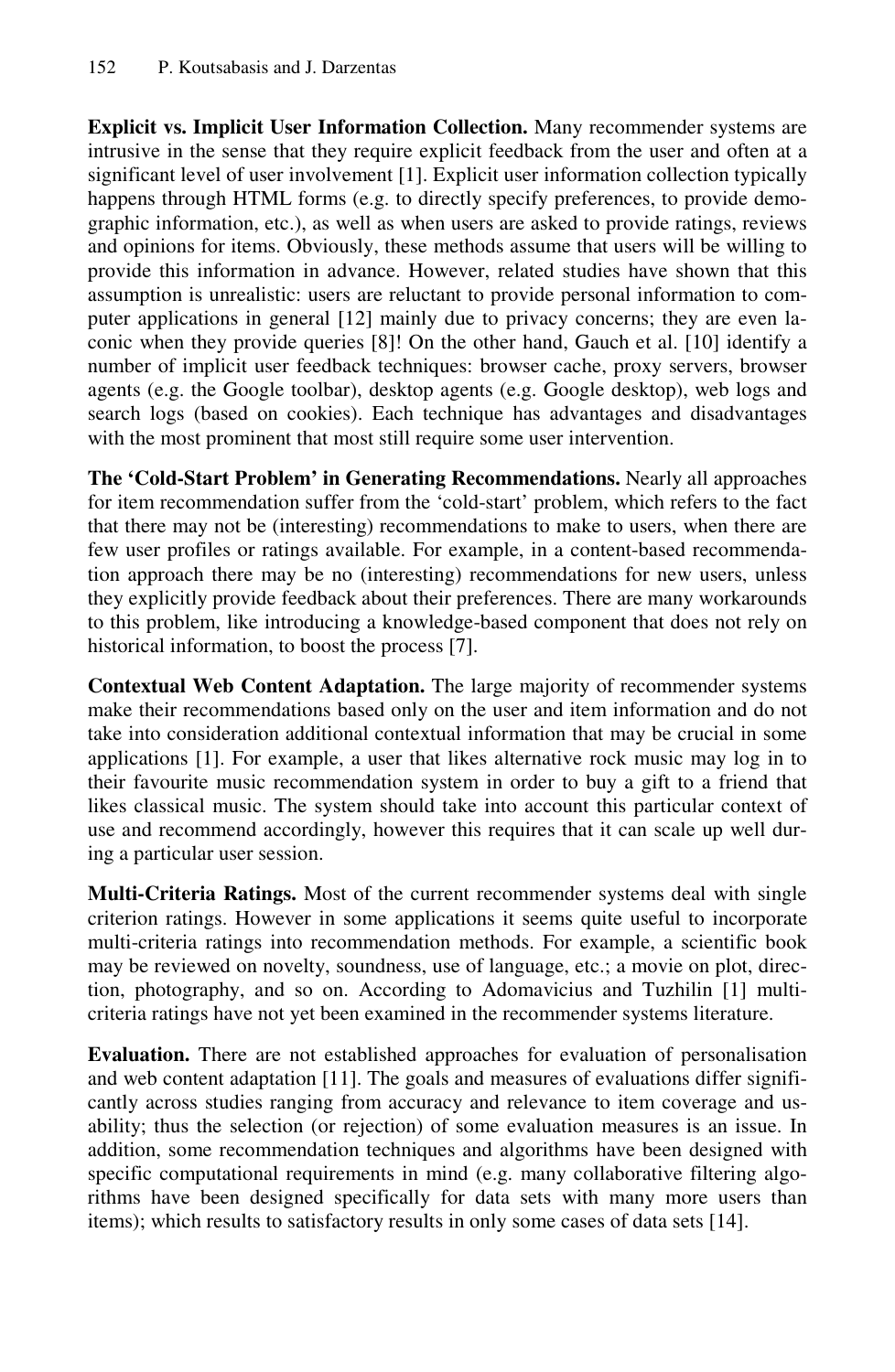# **3 The Design of Personalised Web Content Adaptation for Virtual Product Exhibitions in E-Commerce**

This section presents the architectural design of personalised web content adaptation system for an e-commerce application that hosts virtual product exhibitions in the area of traditional folk art.

Traditional folk art includes a huge variety of products that ranges from traditional clothing and decoration to artefacts of everyday life such as kitchen appliances and jewellery. These products often have a high commercial value and address a large market comprising clients who want to decorate public and private spaces (such as hotels, offices, restaurants, etc.), tourists, collectors, and interested industries such as the packaging and film industry. Of particular interest to this project are ceramics that have a multitude of uses ranging in packaging, decoration and household artefacts.

The traditional folk art sector is fragmented consisting of many SMEs that design and manufacture artefacts on the basis of self-learning and family tradition. The virtual exhibition of traditional folk art products will provide new opportunities for retailers in the sector to promote their products through the web. The traditional folk art sector typically addresses 'foreigners', i.e. customers that are not accustomed to the tradition of others, and in this respect the global market.

The aims of the personalised web content adaptation system are to complement the dynamic page segments of the e-commerce application<sup>2</sup> in order to:

- Provide interesting recommendations about items that are relevant to the current user interaction context, thus enabling contextual content adaptation;
- Provide a number of different types of recommendations based on different information filters;
- Integrate complementary approaches for recommendations thus constituting a hybrid recommendation system, in an attempt to address the "cold-start" problem in recommender systems;
- **Ensure that the recommendation algorithms are computationally inexpensive;**
- Ensure that customers interact with the e-commerce system unobtrusively of requests related to providing their preferences or other personal information;

The design of the proposed web content adaptation system is presented in the next section in terms of the conceptual architecture and its basic components.

#### **3.1 Conceptual Architecture of Personalised Web Content Adaptation**

l

The conceptual architecture of the proposed personalised web content adaptation system is depicted in Fig. 1. The main ideas of the proposed system are to combine item-based recommendations which are computationally inexpensive and sensitive to user interaction context with user profiling/modelling represented as a short-term, semantic network to enable fast memory-based operations. In addition, the user is not burdened by requests to provide explicit personal information, which is collected and

 $2$  Except for the item recommendations function, the e-commerce application is deterministic [22], i.e. it returns the same set of items to all customers with the same query at a certain time.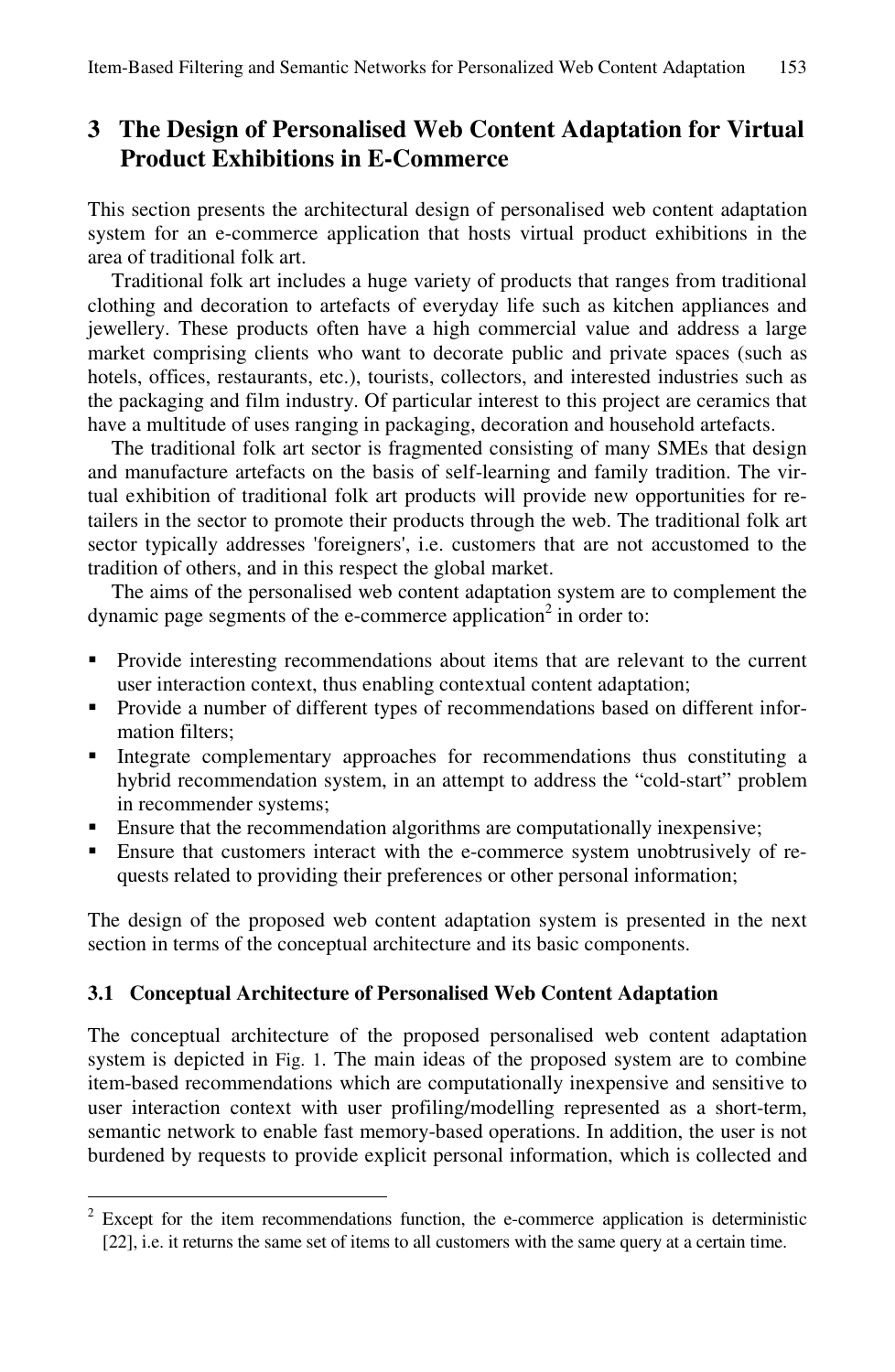

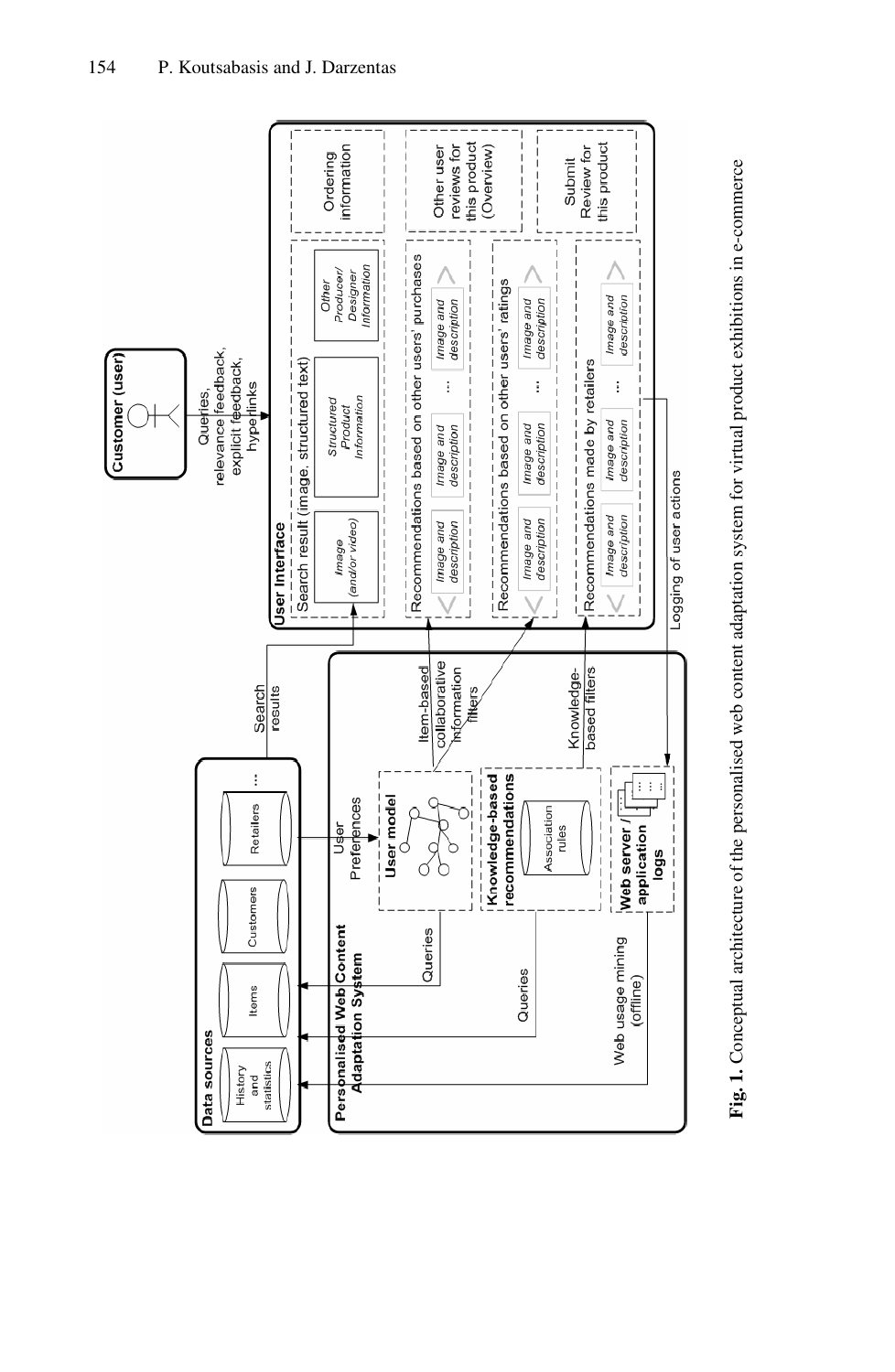analysed by a data mining component offline. Finally, a knowledge-based component is proposed that uses association rules related to item properties to aid the item-based recommendation in order to get around the cold-start problem.

**User Interface.** The web user interface is dynamically generated after a user has selected an item from the pool of search results (a draft wireframe of the user interface is depicted as part of Fig. 1). The user interface is composed of a set of fragments. The 'search result' fragment presents detailed information about the item selected, which can consist of related image(s), video(s), and structured text description. There are fragments from which users can provide ordering information (e.g. a shopping basket, a wish-list etc.) and see ratings and reviews for this item provided by other users. Furthermore, users can submit their own ratings and reviews for the item available – to enable relevance feedback for producing recommendations. All the aforementioned fragments are retrieved directly from the e-commerce application databases.

In addition, there are recommendation fragments, which provide certain types of recommendations to customers based on different information filters. These fragments are dynamically generated from by the user model in the case of item-based collaborative information filters and from the knowledge-based component in the case of knowledge-based recommendations. These fragments present recommendations of other items to the user that can be selected to continue the navigation of the ecommerce application.

**Item-Based Collaborative Filtering.** Item-based collaborative filters recommend items that have been purchased or rated by other users in corresponding user interface fragments. If there is not (reliable) knowledge about recommendations, these page fragments are simply not added to the user interface (e.g. for a new user).

Item-based collaborative filtering happens in two-stages. The first stage calculates offline the similarity of each item in the e-commerce database with all other items on the basis of users' preferences (e.g. purchases and ratings, obviously with a different level of importance). More specifically, in our design the algorithm first identifies all items that have been purchased or rated by a particular customer. Then, the algorithm records these preferences for all customers. After recording all relationships between items (jointly purchased and/or rated with other items by customers), the similarity of items can be computed in various ways: for example, Sarwar et al. [21] propose cosine-based similarity, correlation-based similarity and adjusted cosine similarity for item-based collaborative filtering in particular. We are to initially implement weight and similarity metrics according the vector space model (tf\*idf weighting scheme and cosine metric similarity), which is the most widely tested and used. The algorithm is similar to [14], with the difference that we also keep track of rated items for user recommendations. The complexity of the algorithm is  $O(I^{2*}U)$  in the worst case (i.e. if an item has been purchased or rated by nearly all customers!), where I is the number of items and U the number of users, however in practice it is much closer to O(I\*U) [14].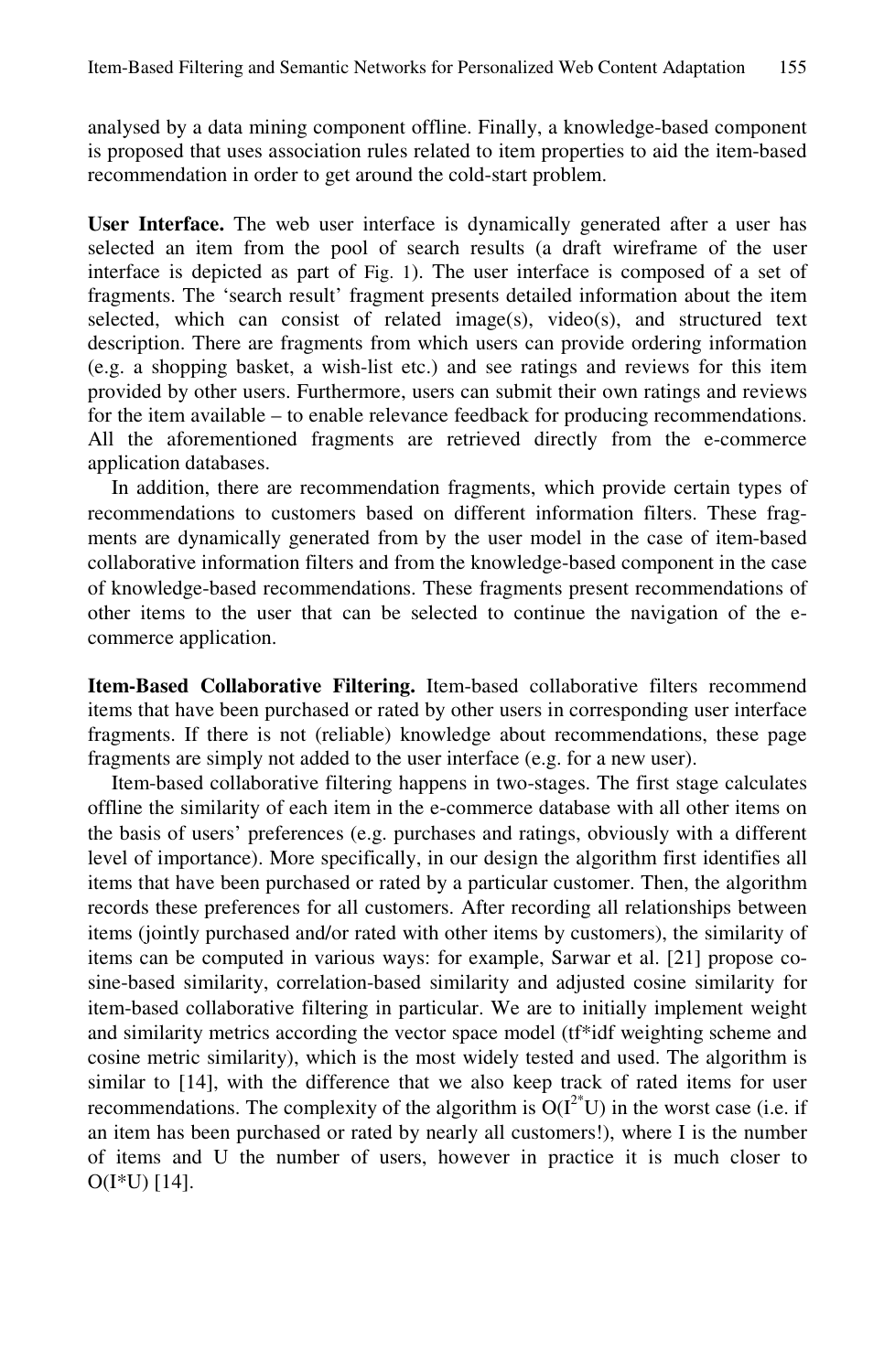**User Model as a Semantic Network.** The second stage of item-based collaborative filtering happens in real-time by creating the user model and employing this during interaction. In our design of item-based filtering, the user model is a semantic network that is retrieved in memory each time a user selects an item from the pool of search results. According to [15] "*a semantic network is formed by a directed graph, whose nodes are organized in hierarchic structures, while the arcs connecting them represent the binary relations between them, such as relations 'is-a' and 'part-of'*".

In our design, the semantic network consists of a central node which is the selected item (the 'search result' in Fig. 1.) and it is connected with nodes that are related items to this item (and have been identified by the item-based collaborative filtering algorithm offline, as described above). We define two types of relations: "purchased together" and "rated" (by other users). Each relation also holds a degree of similarity that can be used to prioritise the presentation to the user. An example of a simple semantic network of this type that shows related nodes at one level of depth is depicted in Fig. 2. Obviously the semantic network can be retrieved and built in memory in further depth, if required.



**Fig. 2.** An example of a simple semantic network whose nodes are items related with "purchased together" and "rated" relationships

Whenever the user selects an item from the pool of search results, the semantic network for this item is retrieved from the data sources and constructed in memory. Further to this, summary information about related items is retrieved and displayed to the user according to the type of relationship of the selected item. Each type of relationship corresponds to an information filter. The degree of similarity of each neighbouring node-item to the selected item is taken into account to prioritise the order of presentation of the recommended items. The complexity of the algorithm is then  $O(I^*log I)$ , i.e. the computational cost to retrieve an item I from the sorted index.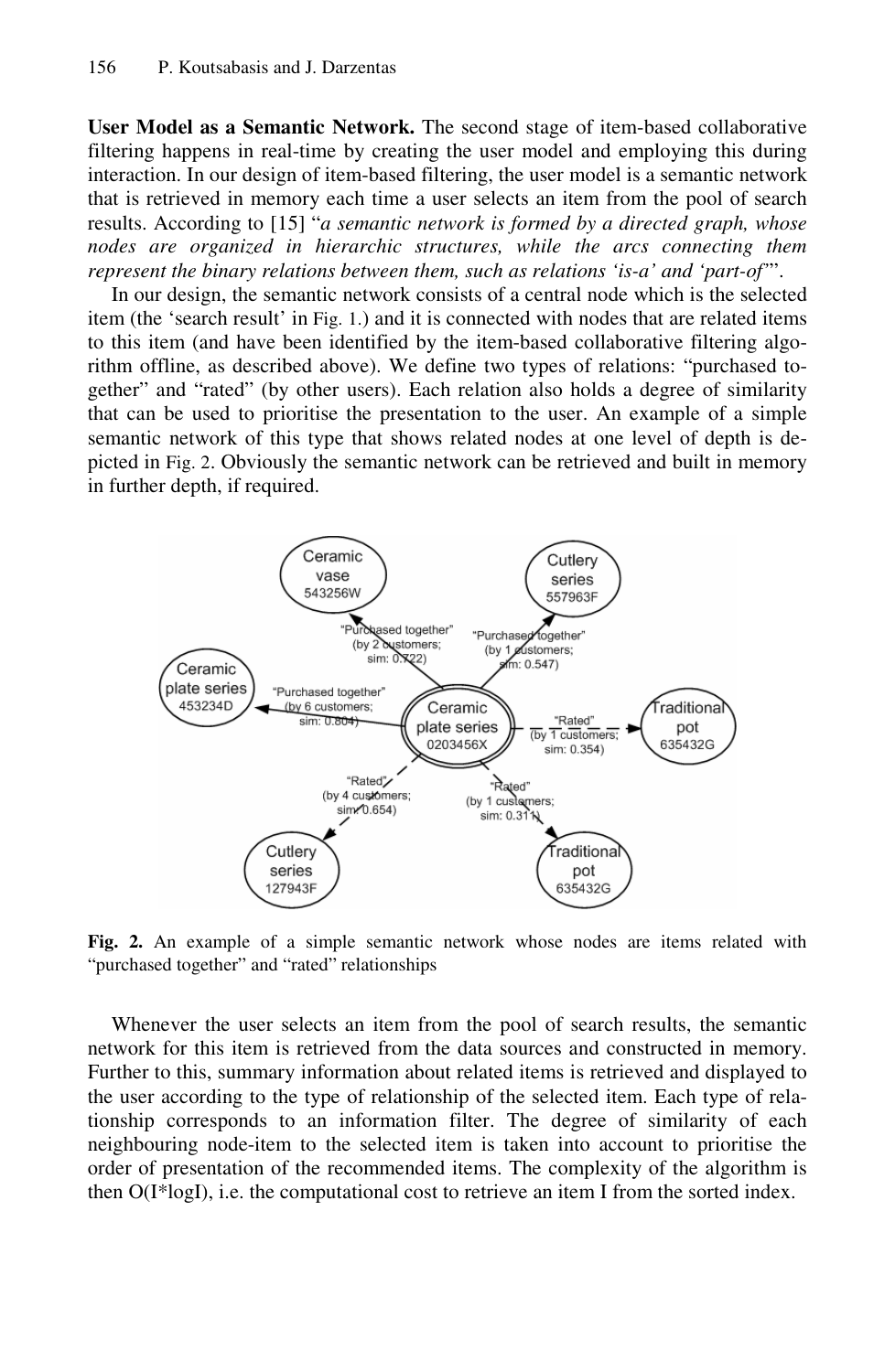**Knowledge-based Recommendations.** Knowledge-based recommendations are employed to address to some extent the cold start problem in recommender systems. This type of recommendation is designed so that it relies on association rules that are inserted by knowledge engineers at the retailer site, when adding new items (products) to the data sources. For the purposes of this project, creation of digital content will take place and this content will then be inserted to the e-commerce system. During this phase of the project, the e-commerce system backend will require from retailers to associate related products.

**Web Usage Mining.** The proposed approach also incorporates web usage mining, mainly with regard to data collection and pre-processing that result to updating structured databases with user behavioural data such as user queries made and items browsed. Although this data is not particularly related to the current design of the personalised web content adaptation system, it will be required for further development, for example to let the user see previously browsed items or create related information filters.

#### **3.2 Other Related Systems**

The proposed personalisation and web content adaptation system is currently under development, and thus it cannot be evaluated by a user-centred approach. Therefore, a number of related systems are presented that have similar design ideas.

The most widely known system that uses item-based collaborative filtering is Amazon.com to generate several types of recommendations. In [14] it is reported that "*our algorithm's online computation scales independently of the number of customers and number of items in the product catalog, produces recommendations in realtime, scales to massive data sets, and generates high quality recommendations*". It needs to be noted that several aspects of the Amazon.com approach to recommendation are not known, such as the user profile–item matching technique and techniques used to find similar users [19].

Another system that has implemented item-based algorithms for evaluation purposes is MovieLens, which is a movie recommender. The experimental study of itembased algorithms in MovieLens suggests that "*item-based algorithms provide dramatically better performance than user-based algorithms, while at the same time providing better quality than the best available user-based algorithms*" [14].

With respect to the employment of semantic networks to the representation of user profiles, Gauch et al. [10] review a number of systems that build semantic networks either with keywords as nodes and similarity weights as arcs, or bags of words that correspond to concept-nodes that are related to other concept-nodes again via weighted arcs. In our approach we extend those ideas by incorporating items in the nodes (that can be seen at the level of abstraction of either a bag of words or structured information) and by connecting those items with both similarity weights and types of relations that correspond to information filters. We also anticipate that our approach for representing the semantic network can be further extended to include more types of relations, e.g. such as "items browsed" by other users.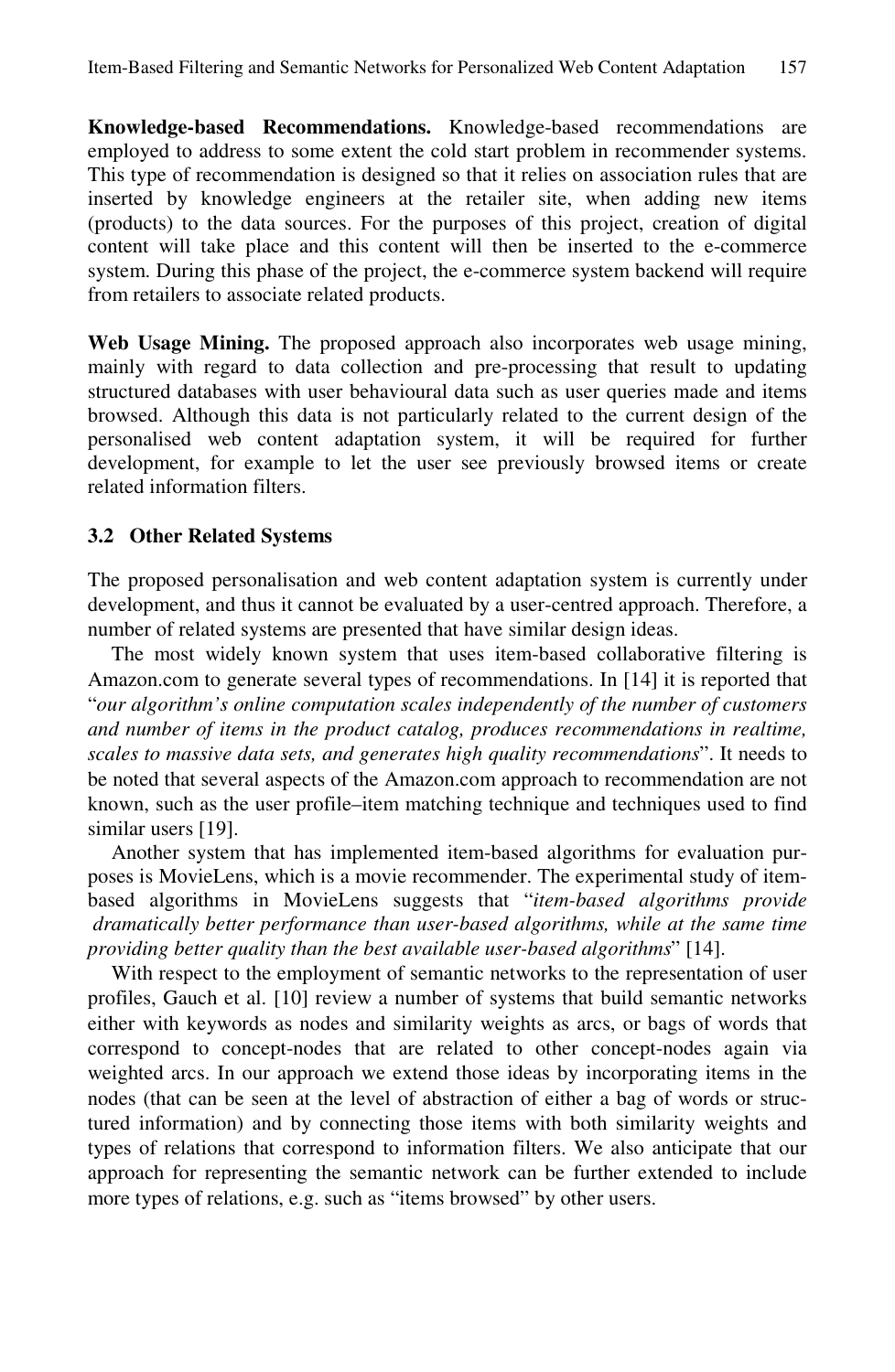# **4 Summary and Future Work**

The paper first presented a critical review of related work in the area of personalised web content adaptation. Important research challenges in the field include those of: offline vs. real-time computation, explicit vs. implicit user information collection, the cold-start problem in producing recommendations, contextual web content adaptation, multi-criteria ratings and evaluation of the personalisation and web content adaptation process.

The main result of the paper is however the architectural design of an integrated approach to personalised web content adaptation that addresses the first four of the aforementioned challenges. The conceptual architecture of the proposed system was discussed mainly in terms its two distinguishing features of item-based collaborative filtering and the dynamic creation of short-term user models that are represented as semantic networks.

The proposed system is under development and will be integrated to an open source e-commerce platform for hosting virtual product exhibitions of traditional folk art products.

# **References**

- 1. Adomavicius, G., Tuzhilin, A.: Toward the Next Generation of Recommender Systems: A Survey of the State-of-the-Art and Possible Extensions. IEEE Transactions on Knowledge and Data Engineering 17(6) (2005)
- 2. Balabanovic, M., Shoham, Y.: Fab: Content-Based, Collaborative Recommendation. Communications of the ACM 40(3), 66–72 (1997)
- 3. Brusilovsky, P., Kobsa, A., Nejdl, W. (eds.): Adaptive Web 2007. LNCS, vol. 4321, pp. 409–432. Springer, Heidelberg (2007)
- 4. Bunt, A., Carenini, G., Conati, C.: Adaptive Content Presentation for the Web. In: Brusilovsky, P., Kobsa, A., Nejdl, W. (eds.) Adaptive Web 2007. LNCS, vol. 4321, pp. 409– 432. Springer, Heidelberg (2007)
- 5. Burke, R.: Hybrid Recommender Systems: Survey and Experiments. UMUAI 12(4), 331– 370 (2002)
- 6. Burke, R.: Knowledge-based Recommender Systems. In: Kent, A. (ed.) Encyclopedia of Library and Information Systems, vol. 69 (sup. 32) (2000)
- 7. Burke, R.: Hybrid Web Recommender Systems. In: Brusilovsky, P., Kobsa, A., Nejdl, W. (eds.) Adaptive Web 2007. LNCS, vol. 4321, pp. 377–408. Springer, Heidelberg (2007)
- 8. Carroll, J.M., Rosson, M.-B.: The paradox of the active user. In: Carroll, J.M. (ed.) Interfacing thought, pp. 80–111. MIT Press, Cambridge (1987)
- 9. Gauch, S., Speretta, M., Pretschner, A.: Ontology-based User Profiles for Personalised Search. In: Sharman, R., Kishore, R., Ramesh, R. (eds.) Ontologies: A Handbook of Principles, Concepts and Applications in Information Systems. Springer, Heidelberg (2007)
- 10. Gauch, S., Speretta, M., Chandramouli, A., Micarelli, A.: User Profiles for Personalized Information Access. In: Brusilovsky, P., Kobsa, A., Nejdl, W. (eds.) Adaptive Web 2007. LNCS, vol. 4321, pp. 54–89. Springer, Heidelberg (2007)
- 11. Herlocker, J.L., Konstan, J.A., Terveen, L.G., Riedl, J.T.: Evaluating Collaborative Filtering Recommender Systems. ACM Transactions on Information Systems (TOIS) 22(1), 5– 53 (2004)